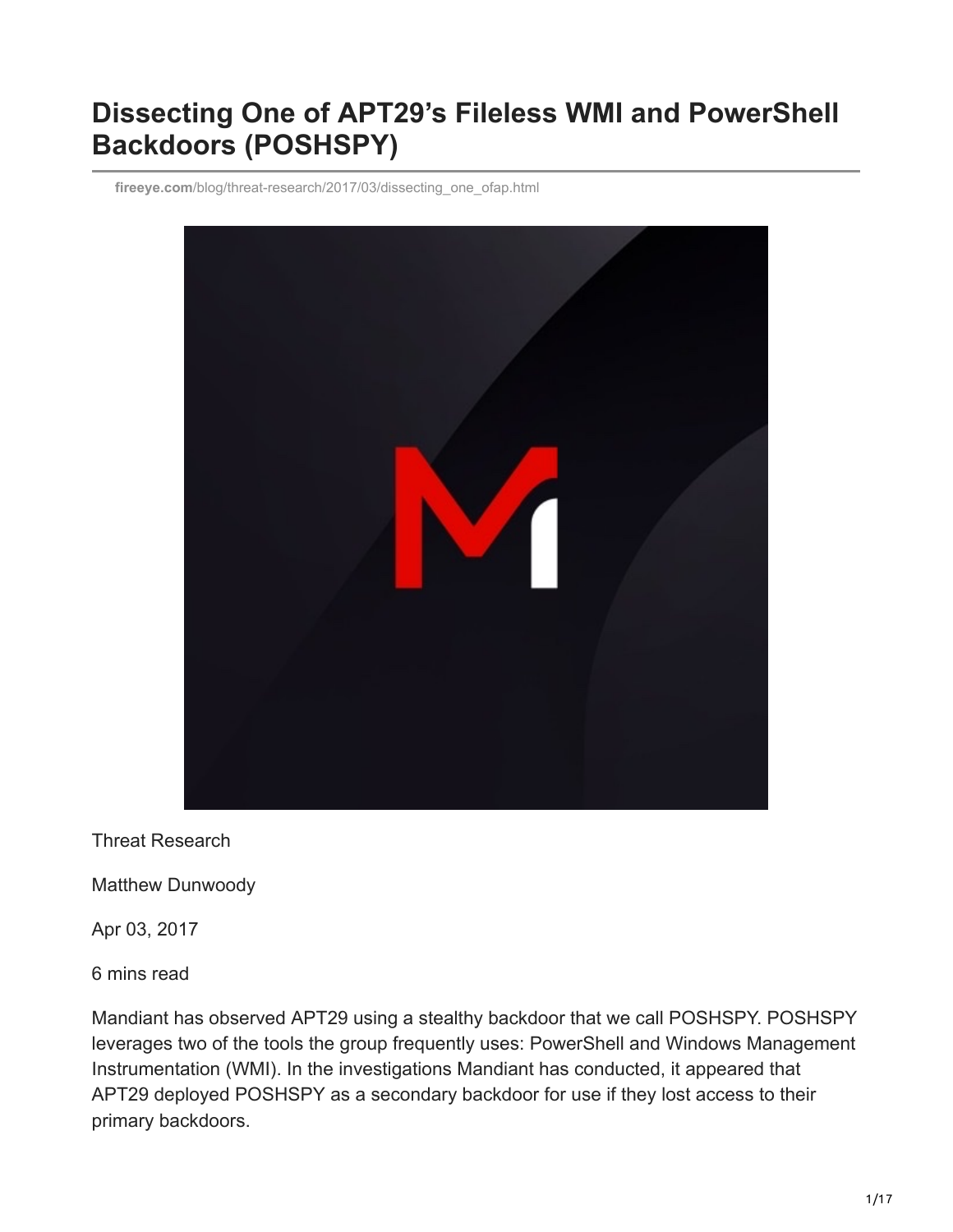POSHSPY makes the most of using built-in Windows features – so-called "living off the land" – to make an especially stealthy backdoor. POSHSPY's use of WMI to both store and persist the backdoor code makes it nearly invisible to anyone not familiar with the intricacies of WMI. Its use of a PowerShell payload means that only legitimate system processes are utilized and that the malicious code execution can only be identified through [enhanced logging](https://www.fireeye.com/resources/greater_visibilityt) or in memory. The backdoor's infrequent beaconing, traffic obfuscation, extensive encryption and use of geographically local, legitimate websites for command and control (C2) make identification of its network traffic difficult. Every aspect of POSHSPY is efficient and covert.

Mandiant initially identified an early variant of the POSHSPY backdoor deployed as PowerShell scripts during an incident response engagement in 2015. Later in that same engagement, the attacker updated the deployment of the backdoor to use WMI for storage and persistence. Mandiant has since identified POSHSPY in several other environments compromised by APT29 over the past two years.

We first discussed APT29's use of this backdoor as part of our "No Easy Breach" talk. For additional details on how we first identified this backdoor, and the epic investigation it was part of, see the [slides](https://www.slideshare.net/MatthewDunwoody1/no-easy-breach-derby-con-2016) and [presentation.](https://www.youtube.com/watch?v=Ldzr0bfGtHc)

# **Windows Management Instrumentation**

WMI is an administrative framework that is built into every version of Windows since 2000. WMI provides many administrative capabilities on local and remote systems, including querying system information, starting and stopping processes, and setting conditional triggers. WMI can be accessed using a variety of tools, including the Windows WMI Command-line (wmic.exe), or through APIs accessible to programming and scripting languages such as PowerShell. Windows system WMI data is stored in the WMI common information model (CIM) repository, which consists of several files in the System32\wbem\Repository directory.

WMI classes are the primary structure within WMI. WMI classes can contain methods (code) and properties (data). Users with sufficient system-level privileges can define custom classes or extend the functionality of the many default classes.

WMI permanent event subscriptions can be used to trigger actions when specified conditions are met. Attackers often use this functionality to persist the execution of backdoors at system start up. Subscriptions consist of three core WMI classes: a Filter, a Consumer, and a FilterToConsumerBinding. WMI Consumers specify an action to be performed, including executing a command, running a script, adding an entry to a log, or sending an email. WMI Filters define conditions that will trigger a Consumer, including system startup, the execution of a program, the passing of a specified time and many others. A FilterToConsumerBinding associates Consumers to Filters. Creating a WMI permanent event subscription requires administrative privileges on a system.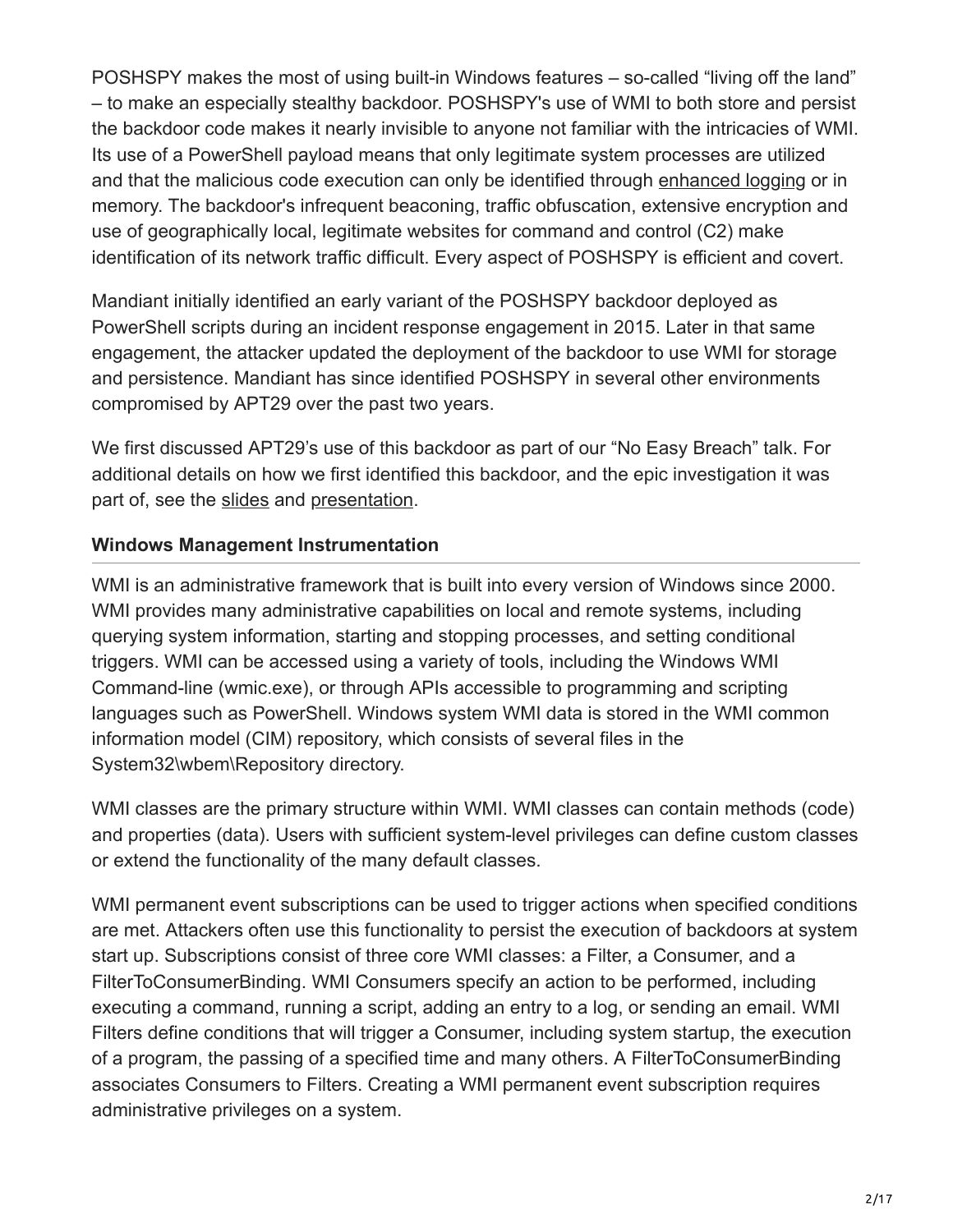We have observed APT29 use WMI to persist a backdoor and also store the PowerShell backdoor code. To store the code, APT29 created a new WMI class and added a text property to it in order to store a string value. APT29 wrote the encrypted and base64 encoded PowerShell backdoor code into that property.

APT29 then created a WMI event subscription in order to execute the backdoor. The subscription was configured to run a PowerShell command that read, decrypted, and executed the backdoor code directly from the new WMI property. This allowed them to install a persistent backdoor without leaving any artifacts on the system's hard drive, outside of the WMI repository. This "fileless" backdoor methodology made the identification of the backdoor much more difficult using standard host analysis techniques.

# **POSHSPY WMI Component**

The WMI component of the POSHSPY backdoor leverages a Filter to execute the PowerShell component of the backdoor on a regular basis. In one instance, APT29 created a Filter named BfeOnServiceStartTypeChange (Figure 1), which they configured to execute every Monday, Tuesday, Thursday, Friday, and Saturday at 11:33 am local time.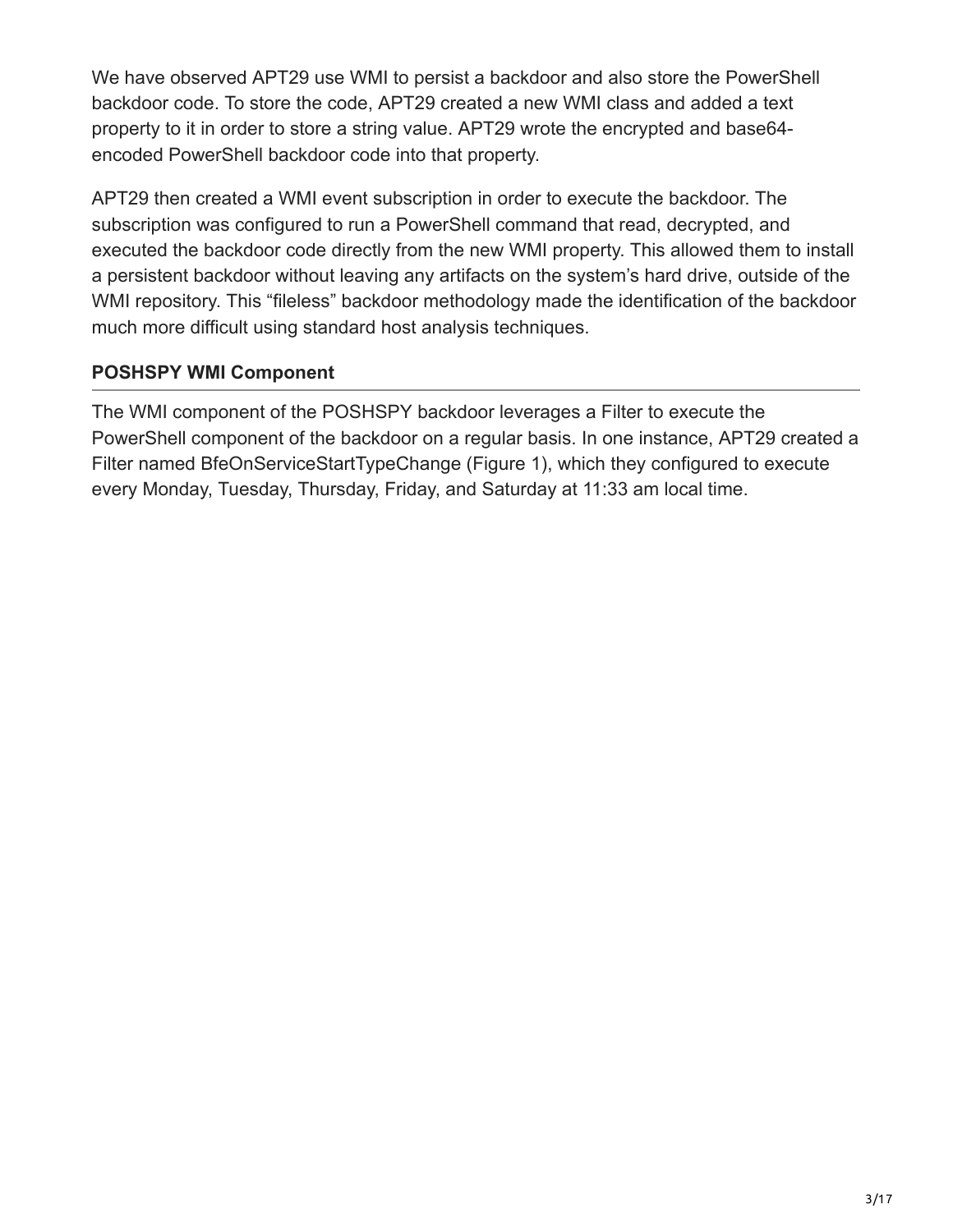**D**"BfeOnServiceStartTypeChange" WMI Query Language (WQL) filter condition

Figure 1: "BfeOnServiceStartTypeChange" WMI Query Language (WQL) filter condition The BfeOnServiceStartTypeChange Filter was bound to the CommandLineEventConsumer WindowsParentalControlsMigration. The WindowsParentalControlsMigration consumer was configured to silently execute a base64-encoded PowerShell command. Upon execution, this command extracted, decrypted, and executed the PowerShell backdoor payload stored in the HiveUploadTask text property of the RacTask class. The PowerShell command contained the payload storage location and encryption keys. Figure 2 displays the command, called the "CommandLineTemplate", executed by the WindowsParentalControlsMigration consumer.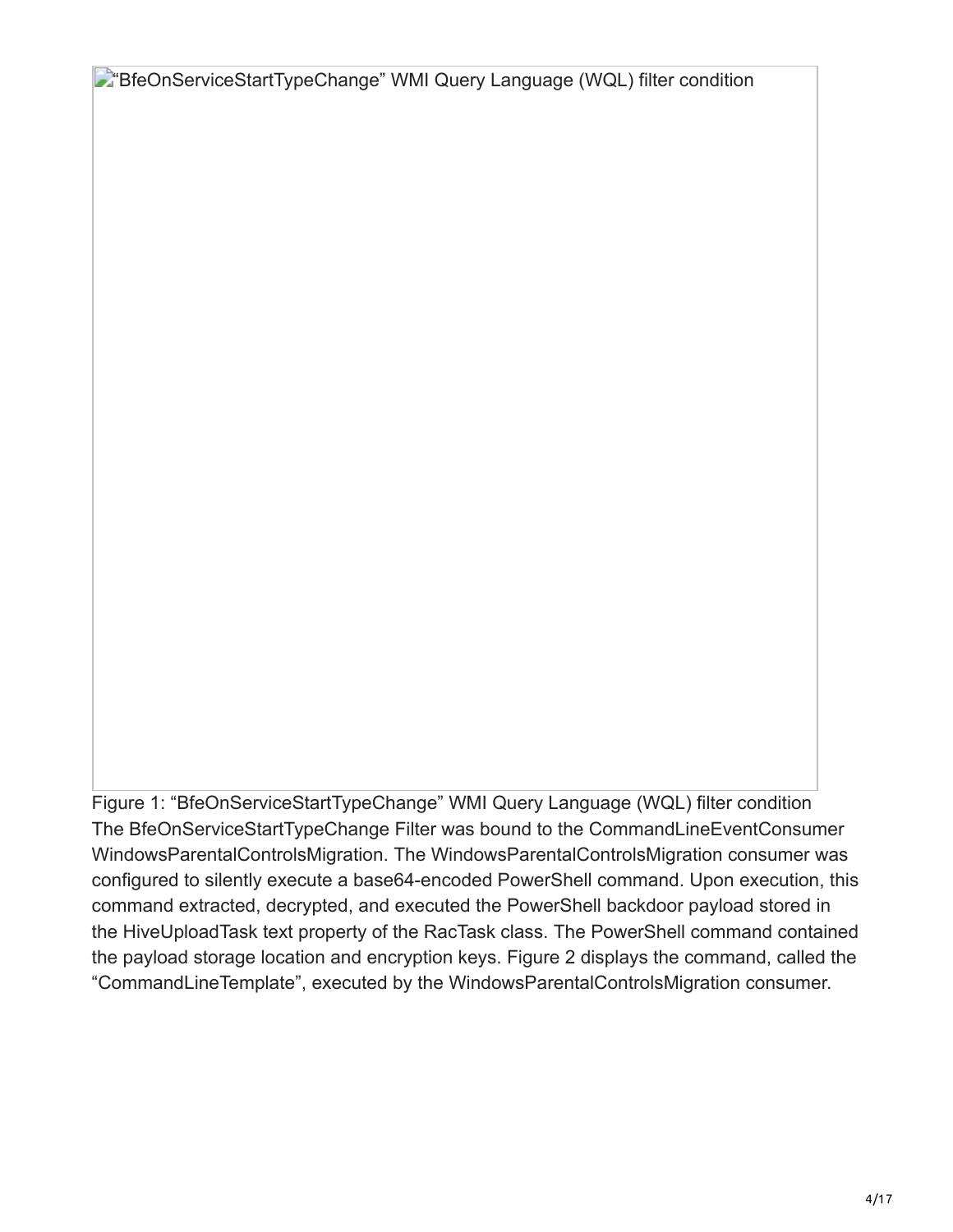**EMindowsParentalControlsMigration CommandLineTemplate** 

Figure 2: WindowsParentalControlsMigration CommandLineTemplate Figure 3 contains the decoded PowerShell command from the "CommandLineTemplate."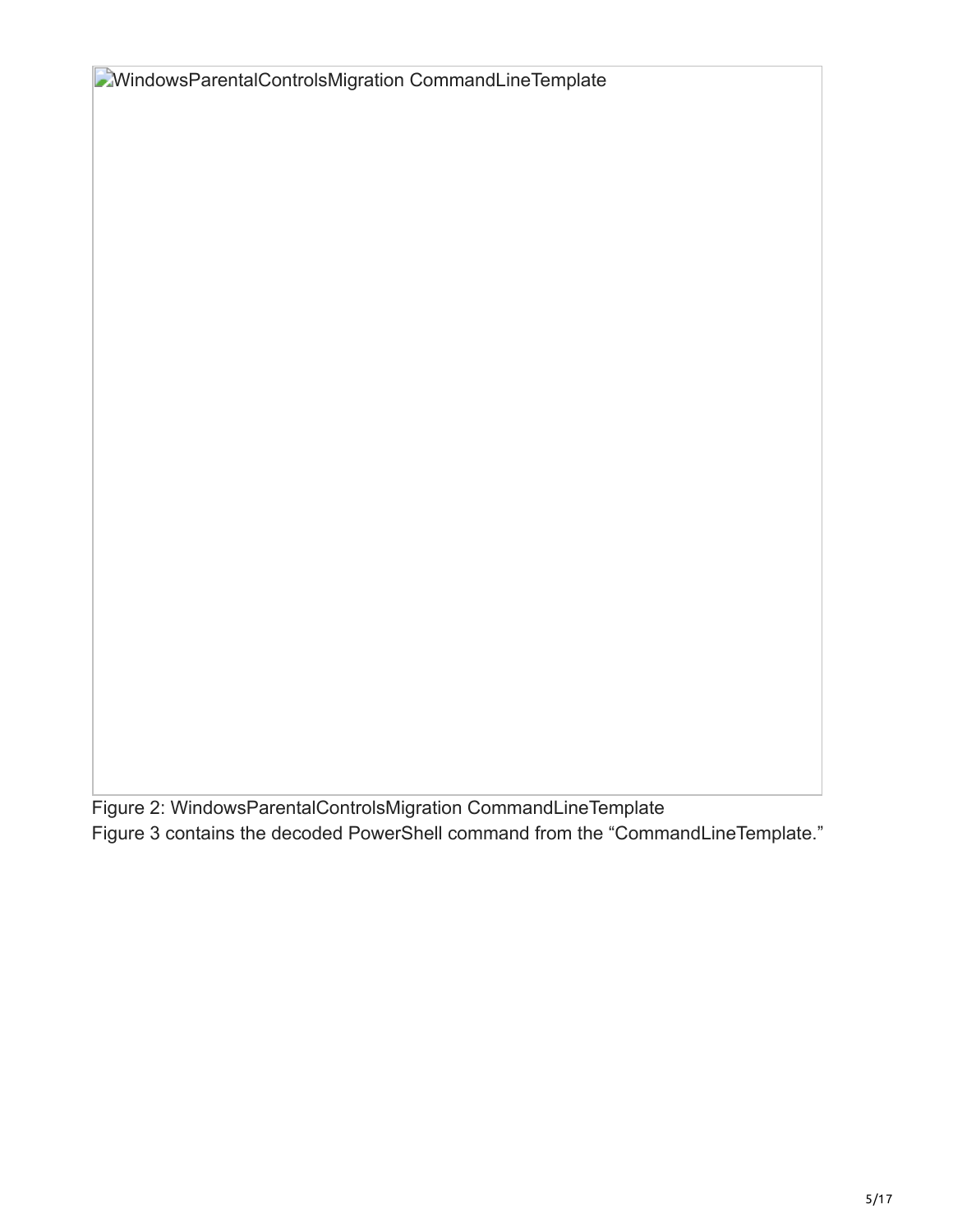| Decoded CommandLineTemplate PowerShell code 1 |
|-----------------------------------------------|
|-----------------------------------------------|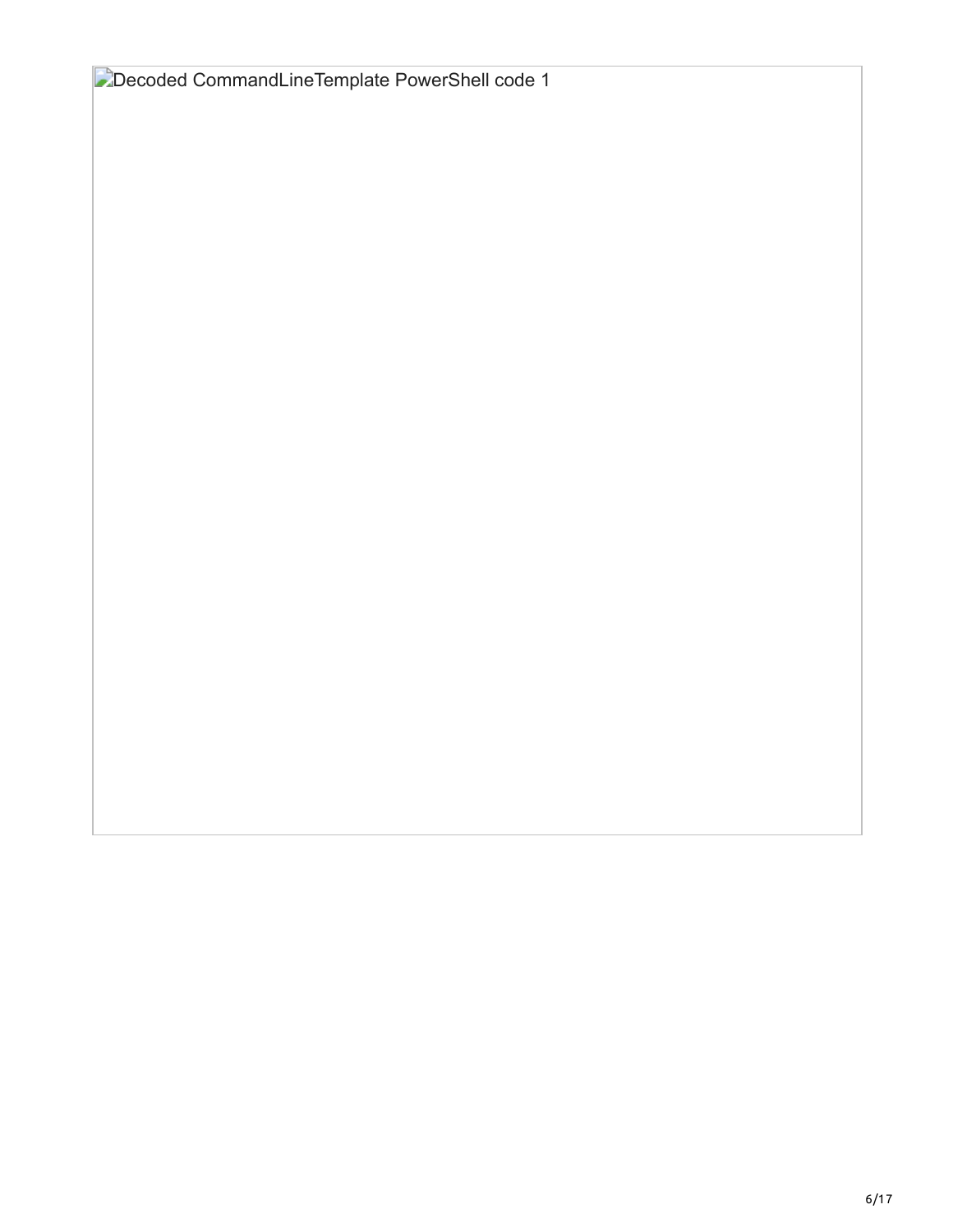Decoded CommandLineTemplate PowerShell code 2

Figure 3: Decoded CommandLineTemplate PowerShell code

#### **POSHSPY PowerShell Component**

The full code for a POSHSPY sample is available [here.](https://github.com/matthewdunwoody/POSHSPY/blob/master/poshspy_redacted.txt)

The POSHSPY backdoor is designed to download and execute additional PowerShell code and Windows binaries. The backdoor contains several notable capabilities, including:

1. Downloading and executing PowerShell code as an EncodedCommand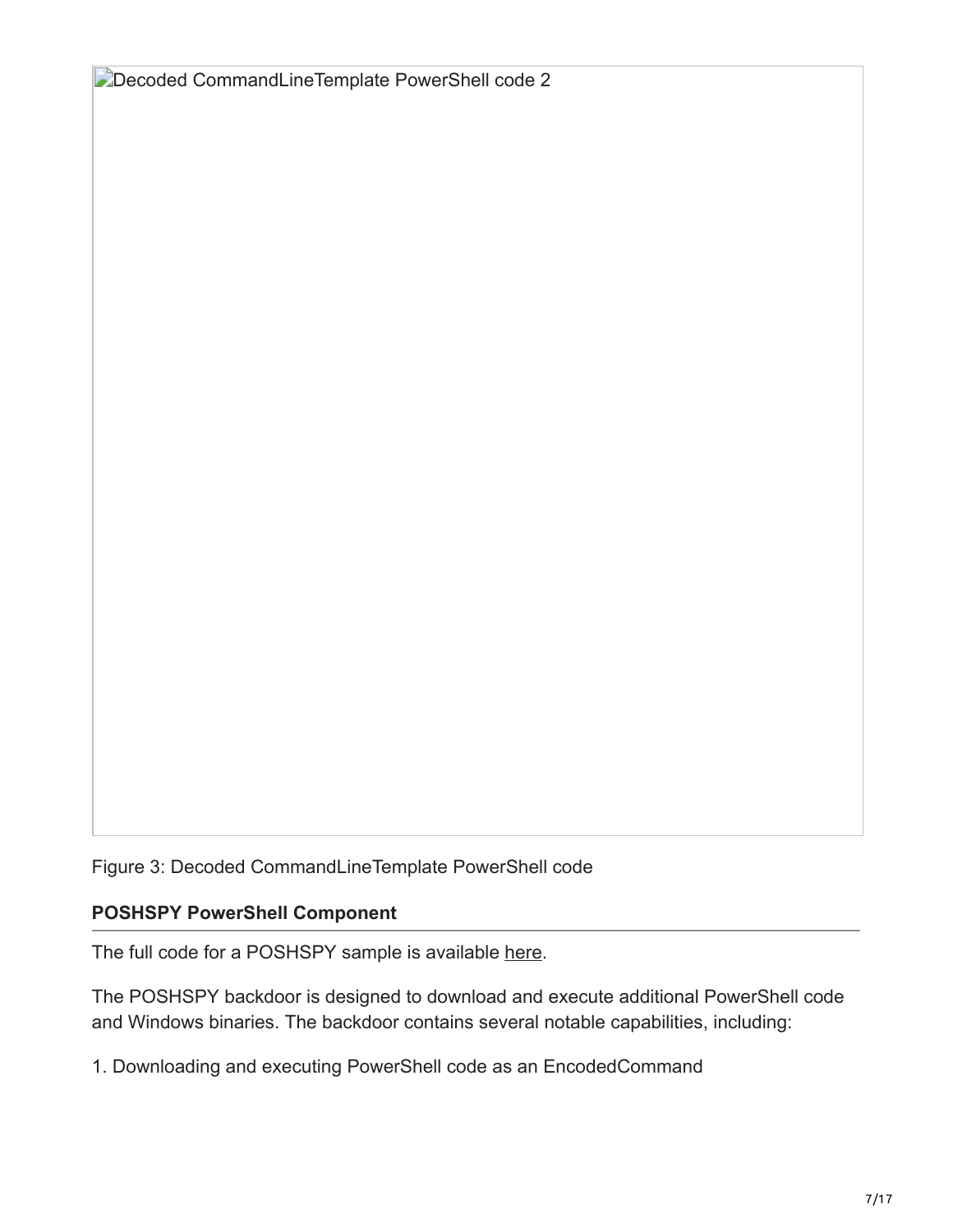2. Writing executables to a randomly-selected directory under Program Files, and naming the EXE to match the chosen directory name, or, if that fails, writing the executable to a systemgenerated temporary file name, using the EXE extension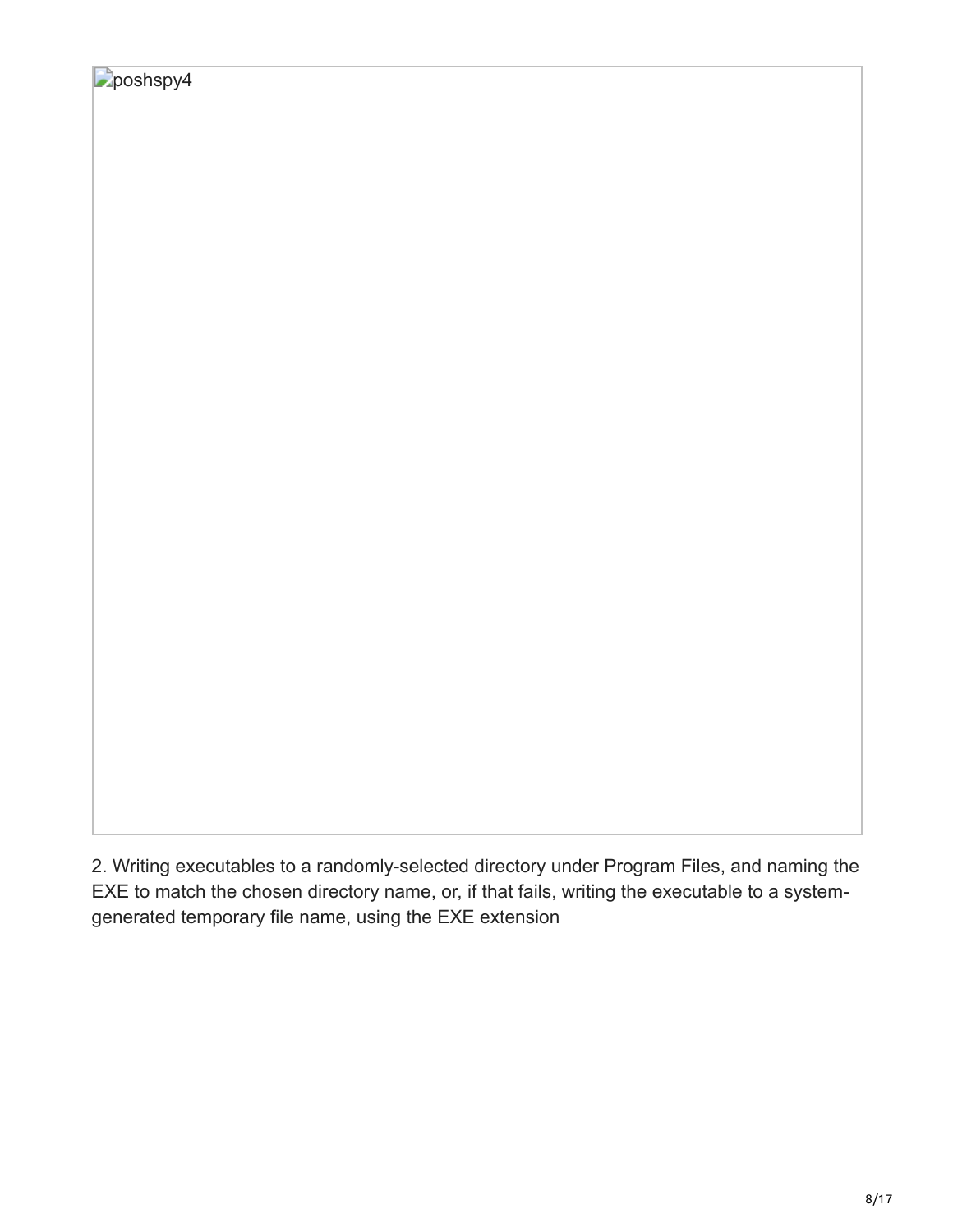3. Modifying the Standard Information timestamps (created, modified, accessed) of every downloaded executable to match a randomly selected file from the System32 directory that was created prior to 2013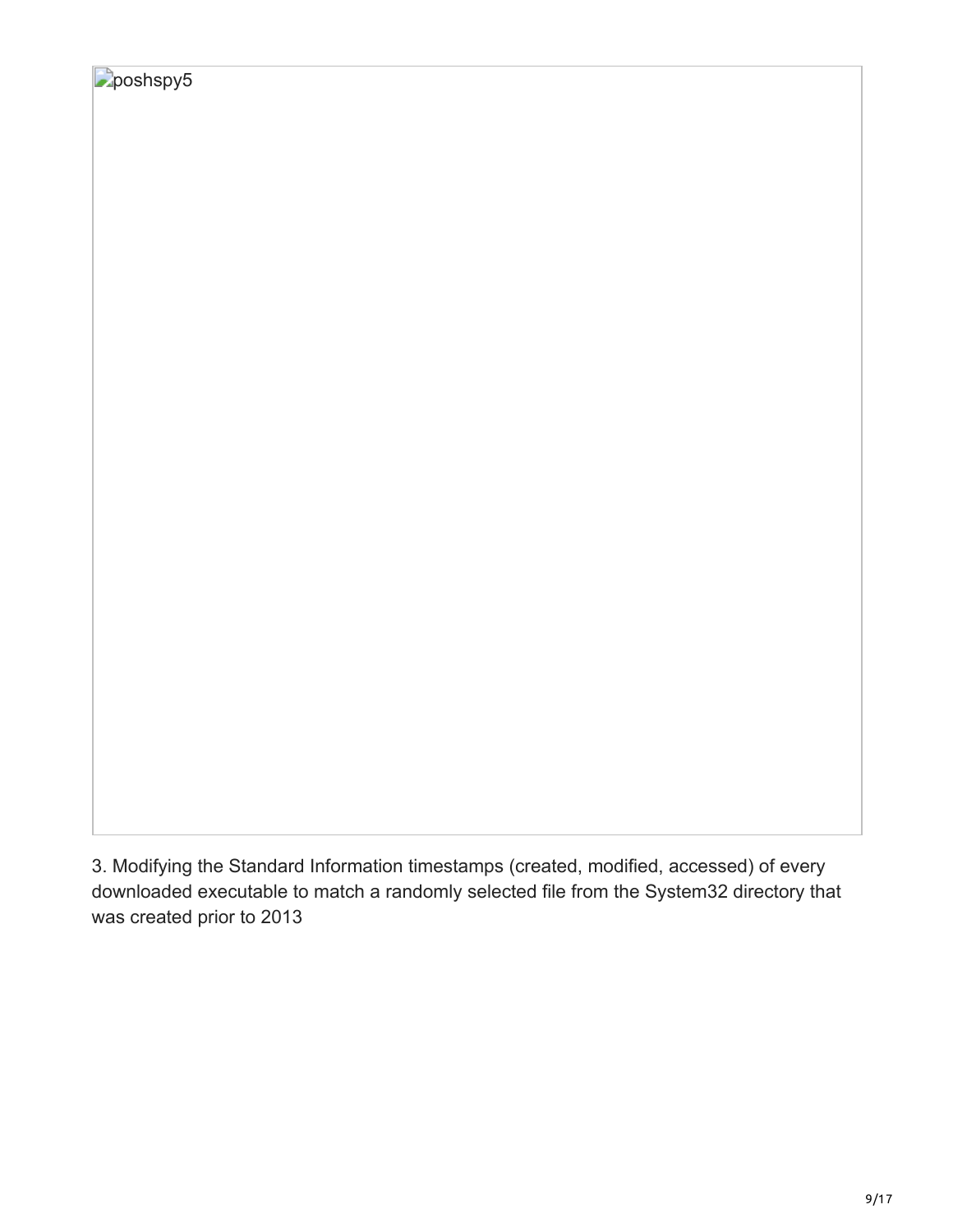|  | 4. Encrypting communications using AES and RSA public key cryptography |  |  |
|--|------------------------------------------------------------------------|--|--|
|  |                                                                        |  |  |
|  |                                                                        |  |  |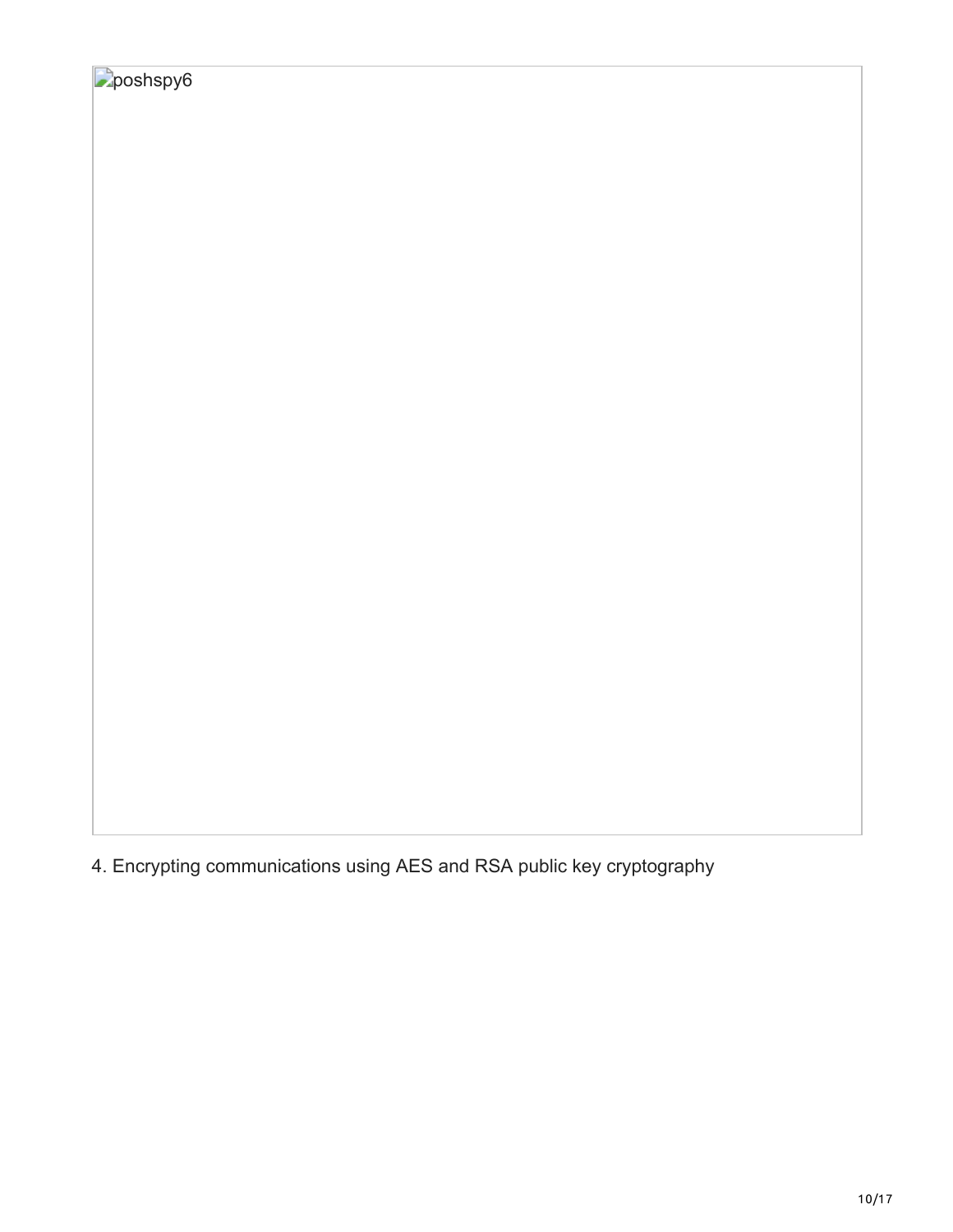5. Deriving C2 URLs from a Domain Generation Algorithm (DGA) using lists of domain names, subdomains, top-level domains (TLDs), Uniform Resource Identifiers (URIs), file names, and file extensions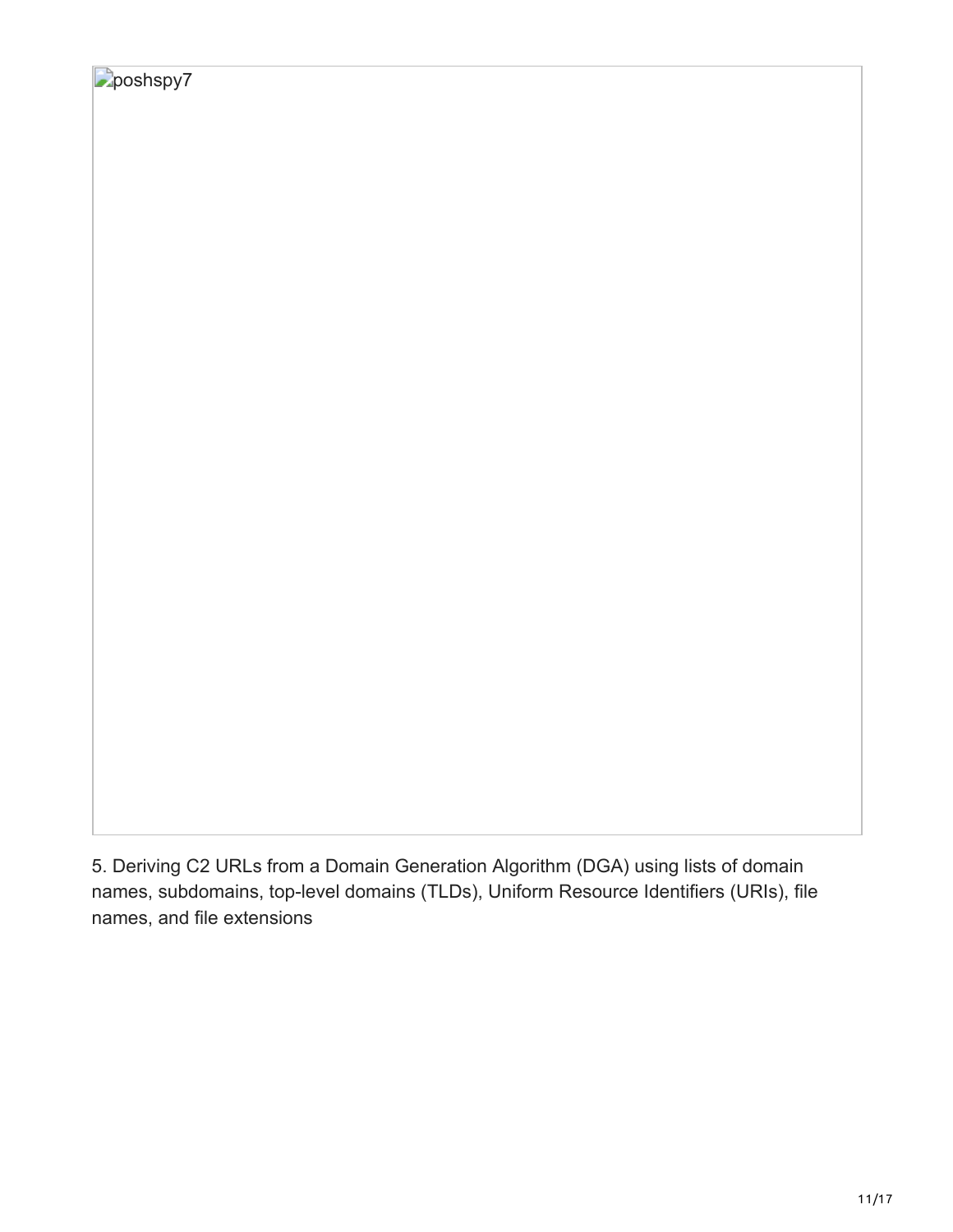6. Using a custom User Agent string or the system's User Agent string derived from urlmon.dll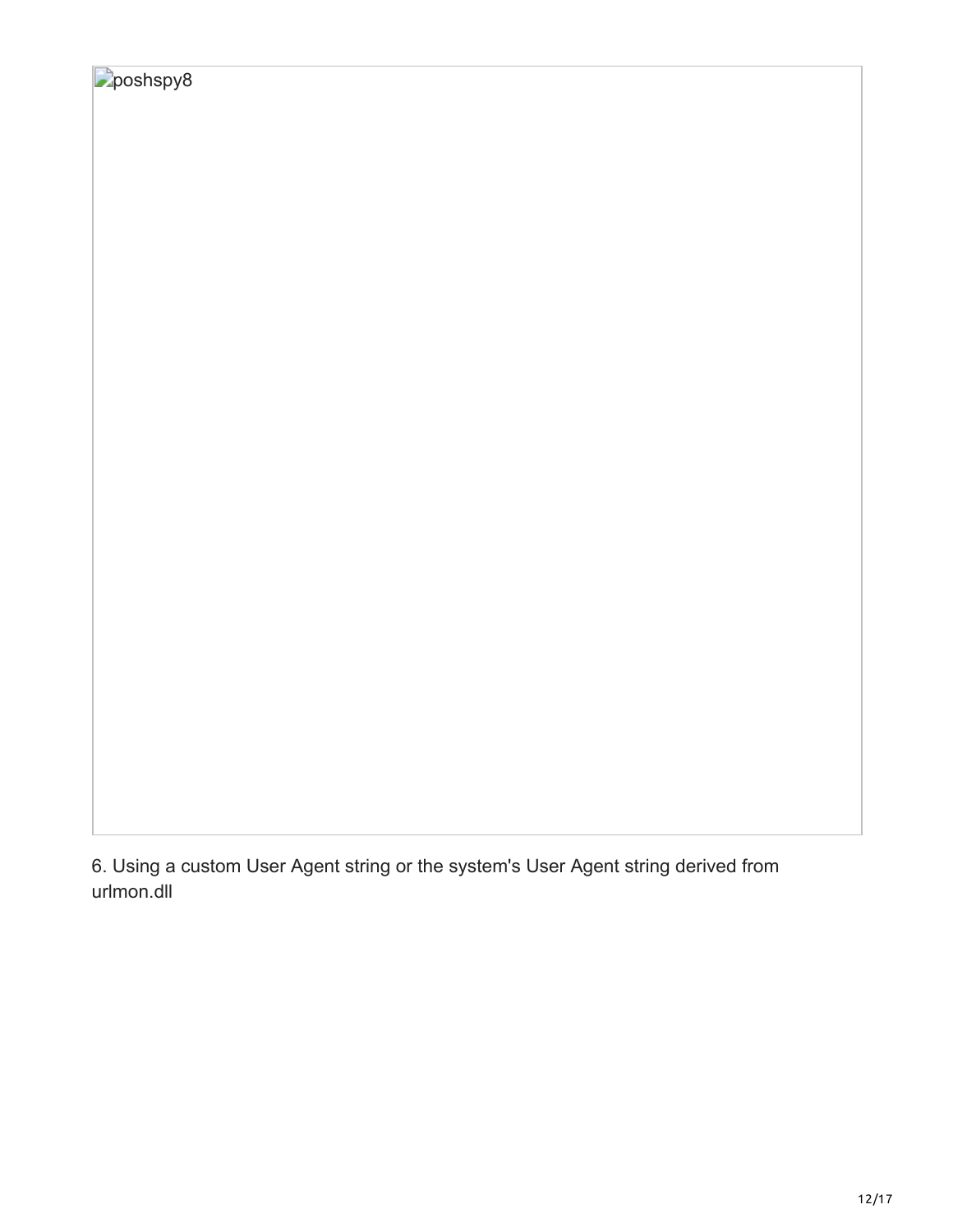7. Using either custom cookie names and values or randomly-generated cookie names and values for each network connection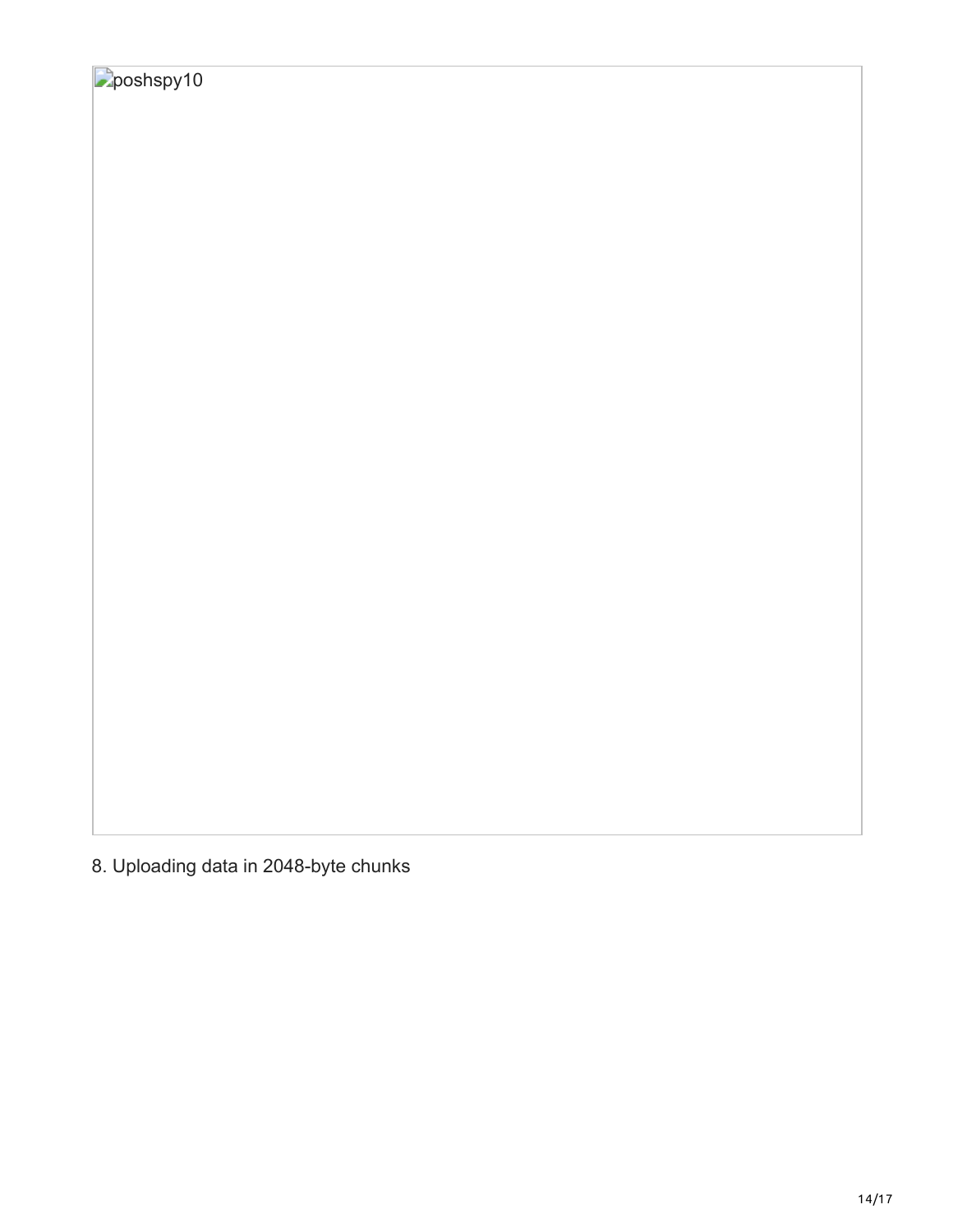9. Appending a file signature header to all encrypted data, prior to upload or download, by randomly selecting from the file types:

- $\cdot$  ICO
- GIF
- JPG
- PNG
- $-MP3$
- $-BMP$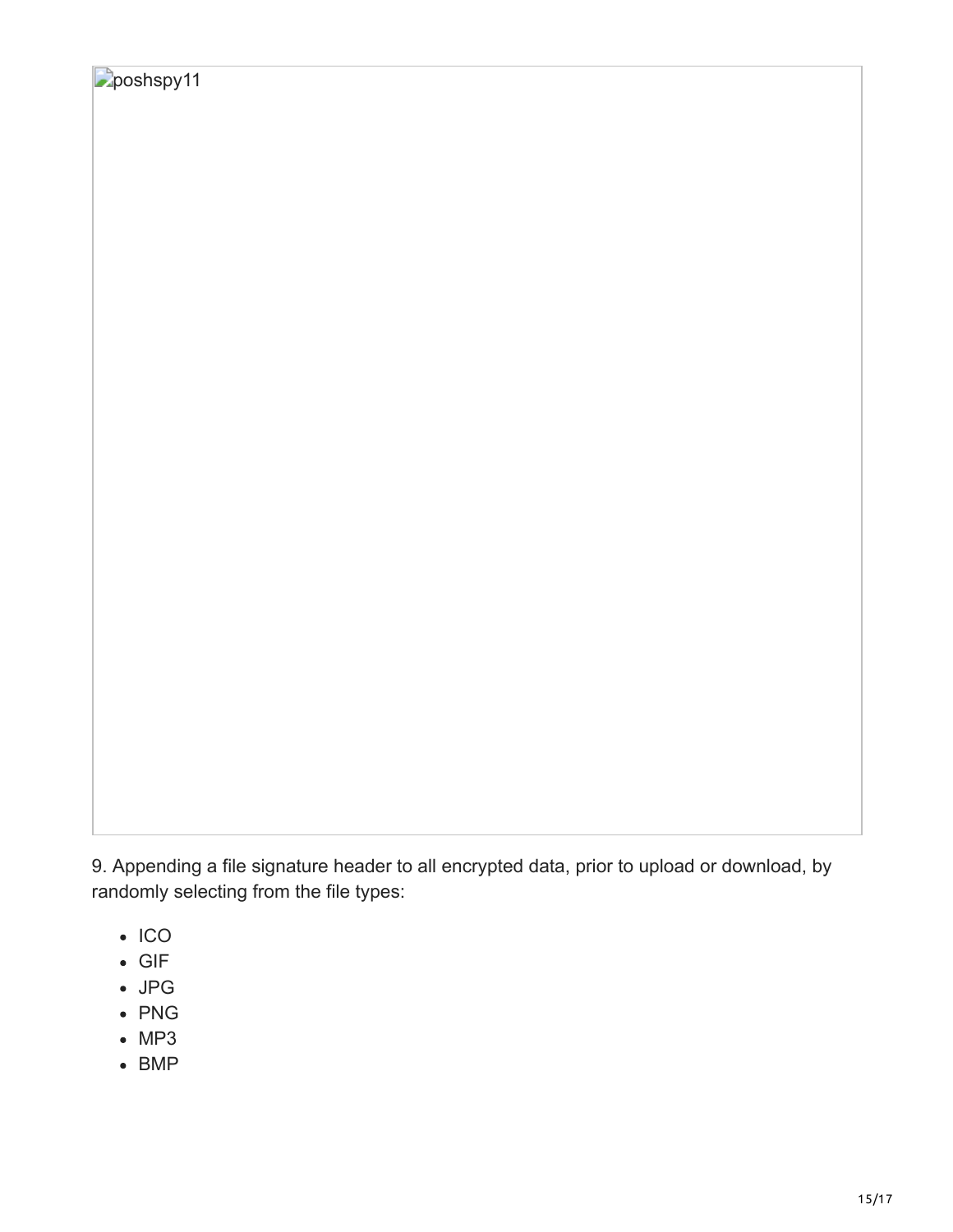The [sample](https://github.com/matthewdunwoody/POSHSPY/blob/master/poshspy_redacted.txt) in this example used 11 legitimate domains owned by an organization located near the victim. When combined with the other options in the DGA, 550 unique C2 URLs could be generated. Infrequent beaconing, use of DGA and compromised infrastructure for C2, and appended file headers used to bypass content inspection made this backdoor difficult to identify using typical network monitoring techniques.

# **Conclusion**

POSHSPY is an excellent example of the skill and craftiness of APT29. By "living off the land" they were able to make an extremely discrete backdoor that they can deploy alongside their more conventional and noisier backdoor families, in order to help ensure persistence even after remediation. As stealthy as POSHSPY can be, it comes to light quickly if you